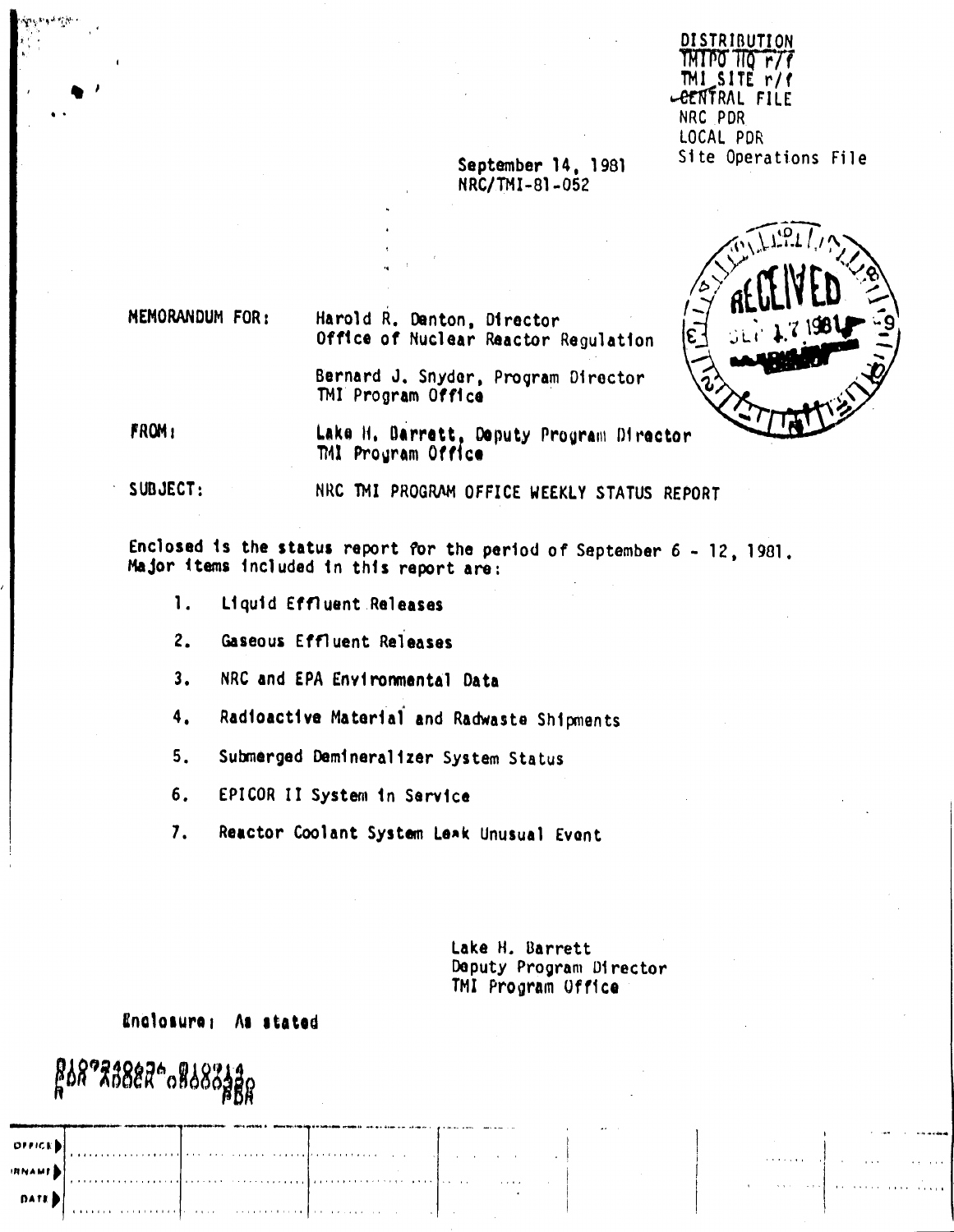Harold R. Denton Bernard J. Snyder

TMIPO

**BoxarkATMp** 

**TMIPO** 

(e .

Y/81

TMIP0

Mshanbaky

9KY.IS

September 14, 1981

TMIPOM

 $911$ <sup>2</sup> $(8)$ 

RBellamy

 $9/14$ 

**TMIPO** 

 $r/L$ 

Afasano

 $9/(4/8)$ 

cc w/encl: **EDO OQC** Office Directors Commissioner's Technical Assistants NRR Division Directors NRR A/D's Regional Directors IE Division Directors **TAS EIS** TMI Program Office Staff (15) **PHS EPA** DOE Projects Br. #2 Chief, DRPI, RI DRPI Chief, RI Public Affairs, RI State Liaison, RI

 $-2-$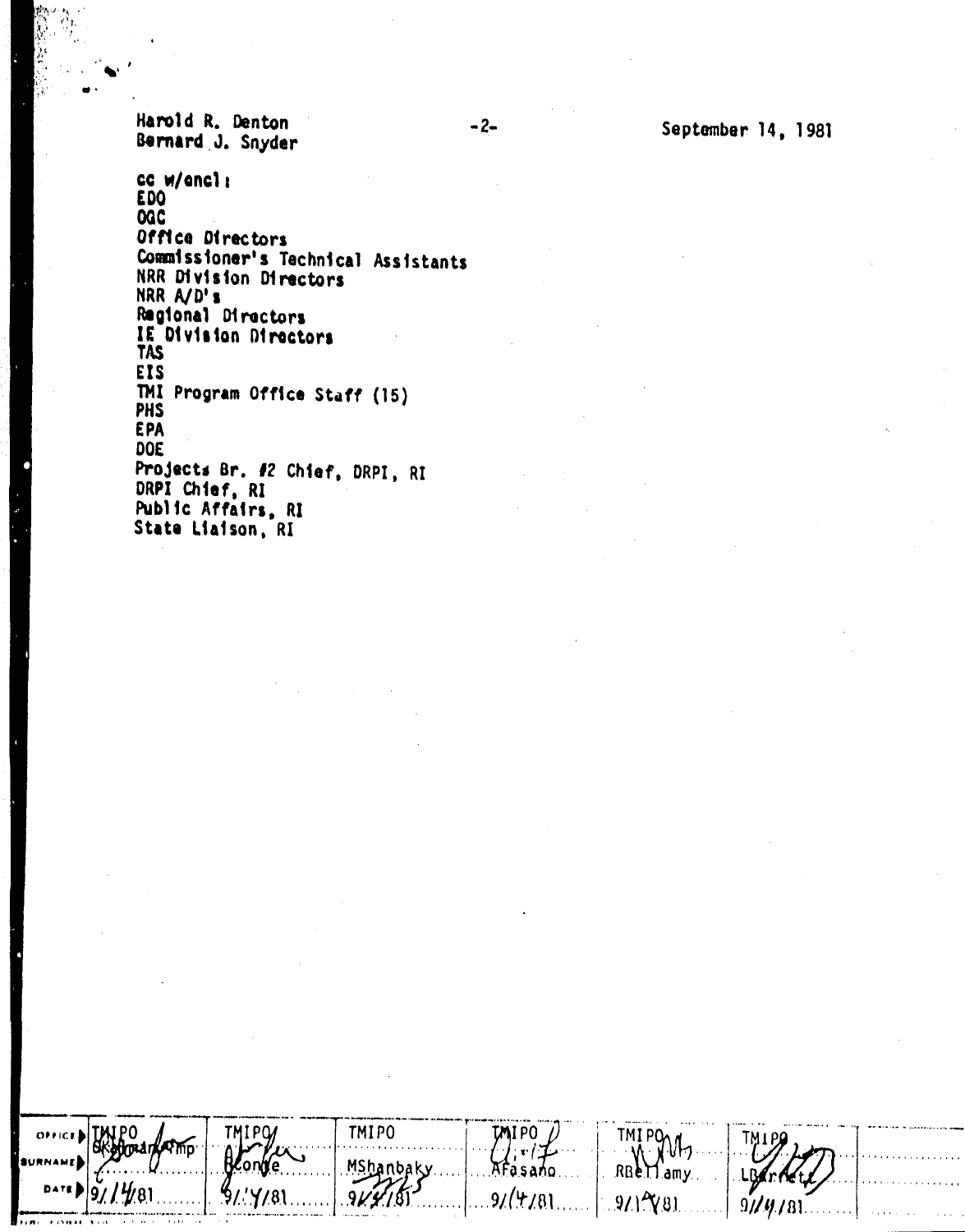## NRC TMI PROGRAM OFFICE WEEKLY STATUS REPORT

Week of September  $6 - 12$ , 1981

## Plant Status

Core Cooling Mode: Heat transfer from the reactor coolant system (RCS) loops to reactor building ambient.

Available Core Cooling Modes: Decay heat removal systems. Long term cooling "B" (once through steam generator-B).

RGS Pressure Control Mode: Standby pressure control (SPG) system.

Dackup Pressure Control Modes: Mini decay heat removal (MDHR) system. Decay heat removal (DIR) system.

Major Parameters (as of 0500, September 11, 1981) (approximate values) Average Incore Thermocouples: 116°F Maximum Incore Thermocouple:  $137$  °F

RCS Loop Temperatures:

| Hot Leg                 | 114°F                 | 117°F        |
|-------------------------|-----------------------|--------------|
| Cold Leg $(1)$<br>$(2)$ | $73^{\circ}F$<br>74°F | 74°F<br>74°F |

RCS Pressure: 99 psig

Reactor Building: Temperature:  $72$   $\circ$ F Water level: Elevation 290.95 ft. (8.45 ft. from floor) via penetration 401 manometer Pressure:  $-0.5$  psig<br>2.6 x 10<sup>-6</sup> uCi/cc Kr-85 Concentration: (Sample taken 9/3/81)

# Effluent and Environmental (Radiological) Information

 $\mathbf{L}$ Liquid offluents from the TMI site released to the Susquehanna River after processing, were made within the regulatory limits and in accordance with NRC requirements and City of Lancaster Agreement dated February 27, 1980.

During the period September 4, 1981 through September 10, 1981, the effluents contained no detectable radioactivity at the discharge point although individual effluent sources which originated within Unit 2 contained minute amounts of radioactivity. Calculations indicate that less than two ten thousands (0.0002) of a curie of tritium was discharged.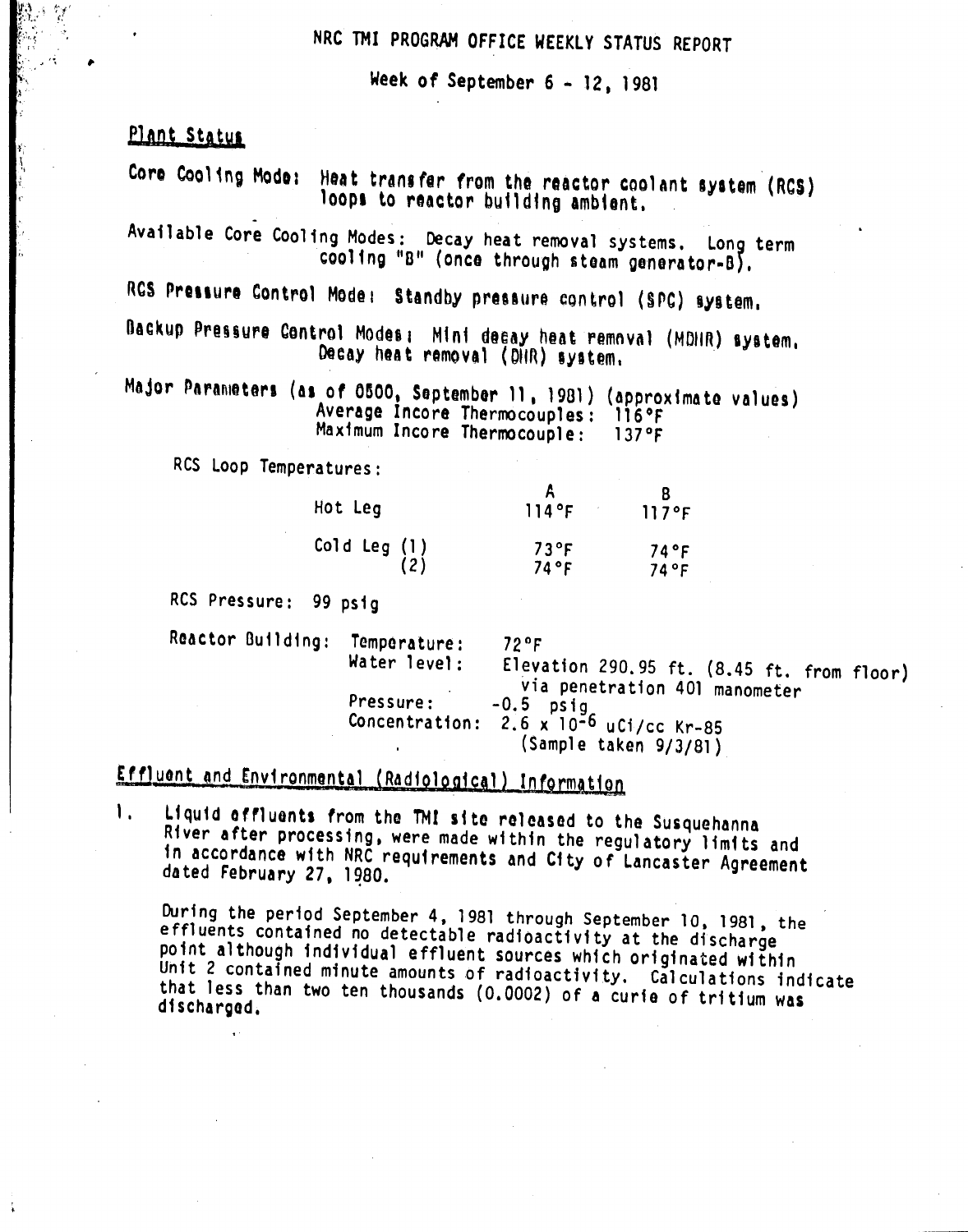Airborne effluents from the 1MI site released to the environment, after processing, were made within the regulatory limits and in accordance w1th NRC requirements.

During the report period July 1-31, 1981, the licensee reported the following gaseous releases:

Curioa

 $142$  $0.00000122$  $4.12$ Noble Gases Particulates Trtt ium

The above releases represent a small fraction of the allowable regulatory limits. The reported noble gas (Kr-85) release for the month of July, although well within limits and insignificant for environmental considerations, was higher than anticipatod. As reported in the August 23, 1981 weekly status report (Conservatively Reported Krypton-85 Releases) the licensee has concluded that the Kr-85 releases via the EPICOR II (chemical cleaning building) and the plant effluent stack are associated with a temperature effect on the effluent monitors. Special grab samples from the effluent stream indicated that the Kr-85 to be less than one-hundredth of the reported lovels. The conservatively high krypton releases will continue to be reported until the licensee appropriately modifies

- Environmental Protection Agency (EPA) Environmental Data. The EPA 3. announced on July 6, 1981 that, due to a new shipping procedure for Kr-85 samples to the laboratory, the results for the Kr-85 environmental monitoring stations around TMI will not always be available on a weekly basis. The NRC will report these results as they become available.
	- \*\* No radiation above normally occurring background levels was detected in any of the samples collected from the EPA's air and gamma rate networks during the period from September 2, 1981, through September 10, 1981.
- 4. NRC Environmental Data. Results from NRC monitoring of the environment around the 1MI site were as follows:
	- The following are the NRC air sample analytical results for  $\overline{\phantom{a}}$ the onsite continuous air sampler:

| <u>Sample</u> | <u>Period</u>                                              | $I - 131$<br>(uCl/cc) (uCl/cc) | $Cs - 137$ |
|---------------|------------------------------------------------------------|--------------------------------|------------|
| $HP-204$      | September 2, 1981 – September 9, 1981 –∢9.1 £-14 ≺9.1 £-14 |                                |            |

 $\cdots$  , . . ",'

 $\cdot$  '

2.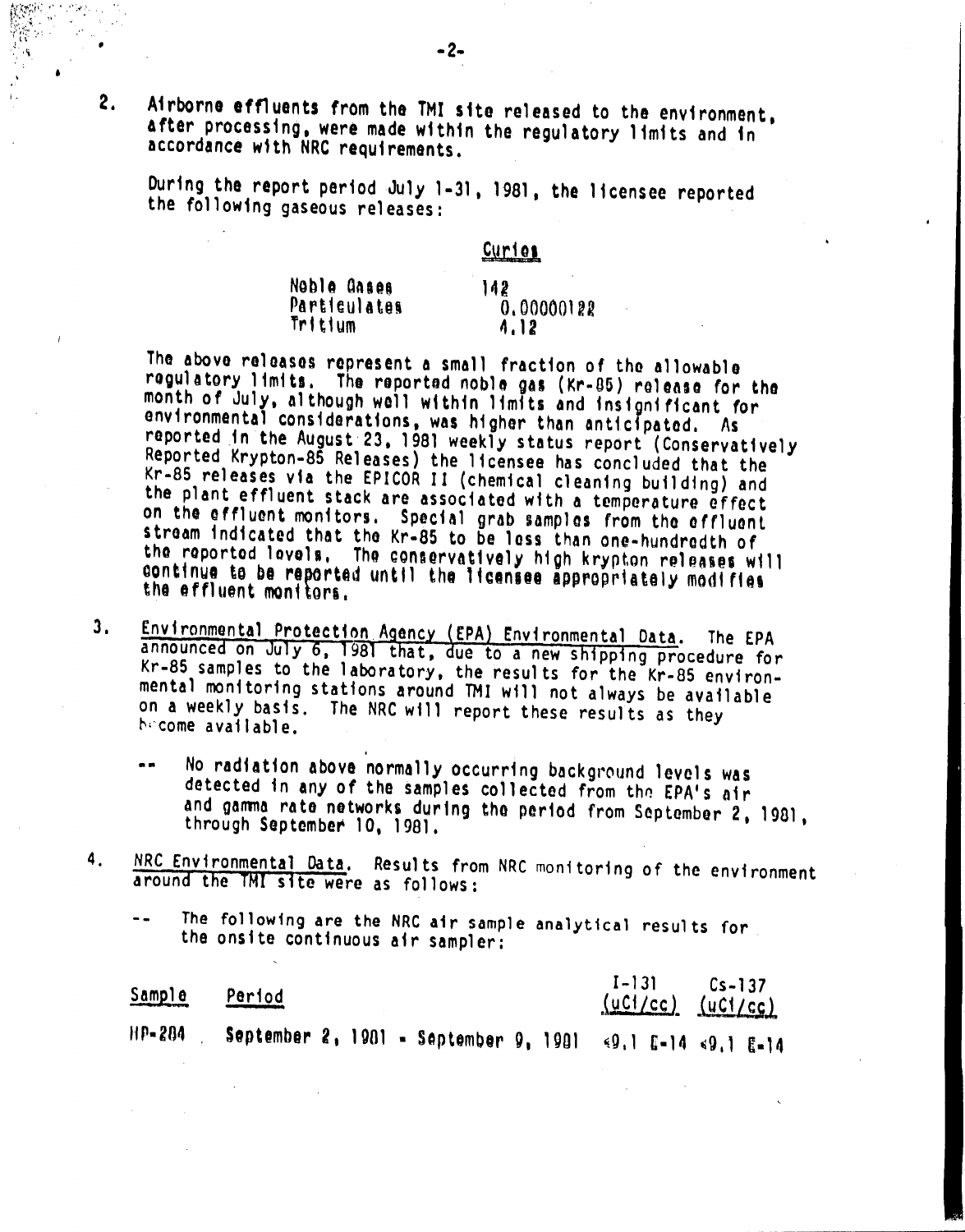## 5. Licensee Radioactive Material and Radwaste Shipments.

- •• On Tuesday, September 8, 1981, a 40 ml Unit 2 reactor coolant sample was sent to Babcock and Wilcox (B&W). Lynchburg, Virginia.
- On Wednesday, Soptember 9, 1981, three smears from Unit 1 were. -mailed to Westinghouse Eloctric Company, Madison. Ponnsylvania.
- ... On Thursday, September 10, 1981, 97 drums of compacted trash, O drums of solidified Radiac wash, and B hoxes of non-compacted trash from Unit 2 were shipped to U.S. Ecology, Hanford, Washington,
- On Thursday, September 10, 1981, a 1000 ml WECST monthly composite was mailed to Teledyne Isotopes, WestWOOd, New Jersey.

### Major Activities

1. Submerged Demineralizer System (SDS). A trial period of processing intermediate level water commenced September 7. 1981, when water from the reactor coolant bleed tanks (RCBT's) was pumped through filters to the SDS feed tanks. The process was secured after approximately 3,000 gallons when instrumentation indicated increased pressure drop accross one of the process filters such that it neodod to bo roplaced. About tho samo timo, it was notod that tho 50S fuel pool B cleanup system had lower than expected flow, indicating the need to replace the ion-exchangers in this system.

Upon resolution of the above operational problems the intermediate level RCBT water in the SDS feed tanks will be processed through the SOS ion-exchange vessels. Then a small batch (approximately 15,000 gallons) of the reactor building sump wator will be transferred to the food tanks for processing by the SDS. These operations may take place during the week of September 13, 1901.

- 2. EPICOR II. During the period July 10, 1981 to August 9, 1981, the 50S processed approximately 150,000 gallons of intermediate level water. On September 11, 1981, the licensee started polishing this water using the EPICOR II system. The polished water will be stored onsite in the processed water storage tanks.
- 3. Reactor Coolant System (RCS) Leak Rate. Shortly after 5:00 PM on September 11, 1981, the licensee determined that the RCS leak rate for the previous four hours averaged approximately 0.6 gpm instead of previously established system average leak rate of approximately 0.1 gpm. The licensee instituted emergency leak rate procedures and commenced investigating the leak. An NRC inspector was in the plant on a routine inspection and was aware of the event when first discovered.